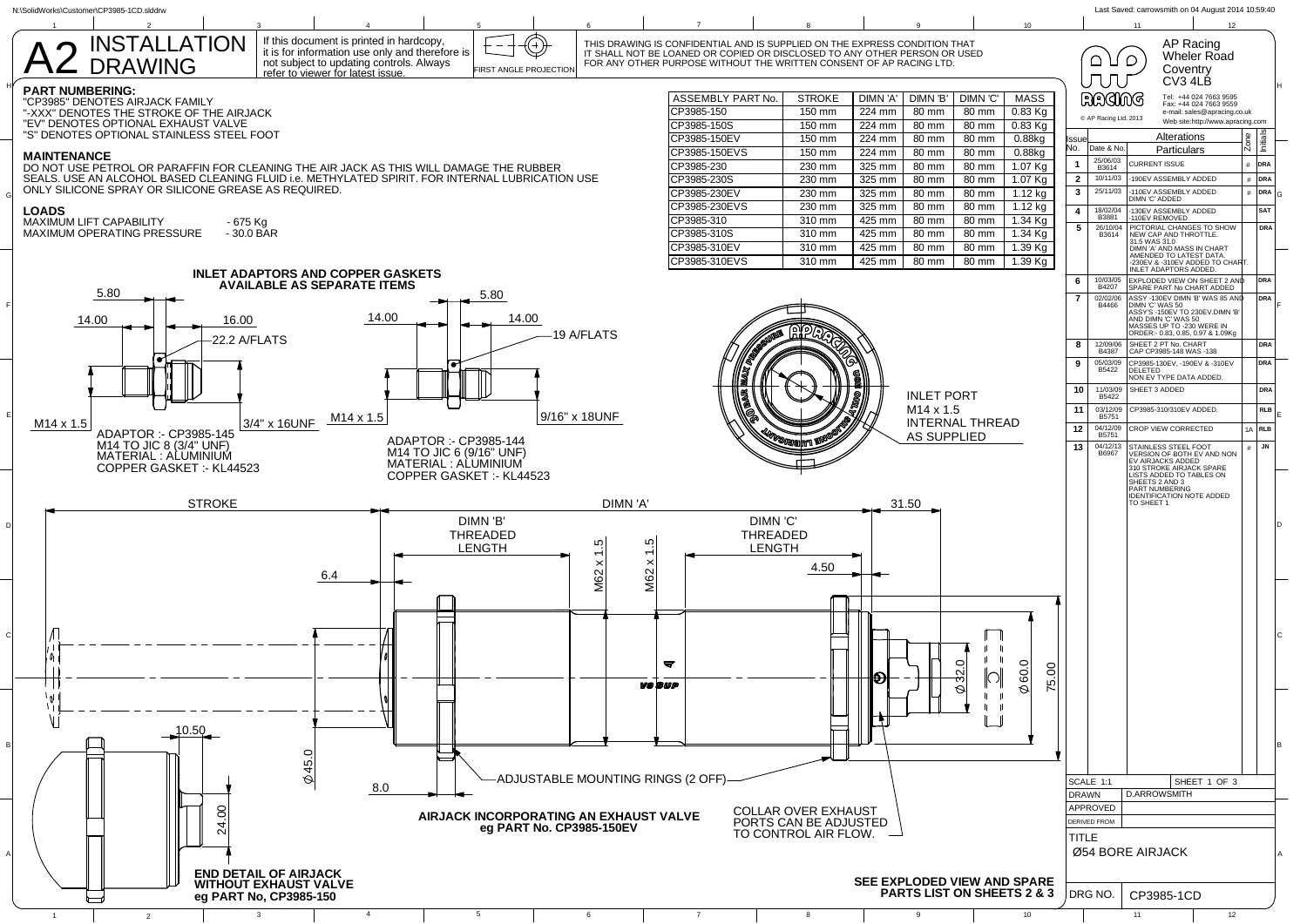|                                                                                                 | N:\SolidWorks\Customer\CP3985-1CD.slddrw                                                              |                                                                                                 |                                                                               |                              |                               |                        |                 |                              |                                                                                                                                                                                                                                |                                                  | Last Saved: carrowsmith on 04 August 2014 10:59:40               |  |
|-------------------------------------------------------------------------------------------------|-------------------------------------------------------------------------------------------------------|-------------------------------------------------------------------------------------------------|-------------------------------------------------------------------------------|------------------------------|-------------------------------|------------------------|-----------------|------------------------------|--------------------------------------------------------------------------------------------------------------------------------------------------------------------------------------------------------------------------------|--------------------------------------------------|------------------------------------------------------------------|--|
|                                                                                                 |                                                                                                       |                                                                                                 | If this document is printed in hardcopy,                                      |                              |                               |                        |                 |                              |                                                                                                                                                                                                                                | 11                                               |                                                                  |  |
|                                                                                                 | INSTALLATION<br>DRAWING                                                                               |                                                                                                 | it is for information use only and therefore is                               |                              |                               |                        |                 |                              | THIS DRAWING IS CONFIDENTIAL AND IS SUPPLIED ON THE EXPRESS CONDITION THAT<br>IT SHALL NOT BE LOANED OR COPIED OR DISCLOSED TO ANY OTHER PERSON OR USED<br>FOR ANY OTHER PURPOSE WITHOUT THE WRITTEN CONSENT OF AP RACING LTD. | $\bigcirc$ $\bigcirc$                            | AP Racing<br>Wheler Road                                         |  |
|                                                                                                 |                                                                                                       |                                                                                                 | not subject to updating controls. Always<br>refer to viewer for latest issue. |                              | <b>FIRST ANGLE PROJECTION</b> |                        |                 |                              |                                                                                                                                                                                                                                |                                                  | Coventry                                                         |  |
|                                                                                                 |                                                                                                       |                                                                                                 |                                                                               |                              |                               |                        |                 |                              |                                                                                                                                                                                                                                | <b>JUU</b>                                       | CV3 4LB                                                          |  |
|                                                                                                 | 1Α<br>(1B) NOTE SEAL ORIENTATION                                                                      |                                                                                                 |                                                                               |                              |                               |                        |                 |                              | RAGING                                                                                                                                                                                                                         | Tel: +44 024 7663 9595<br>Fax: +44 024 7663 9559 |                                                                  |  |
|                                                                                                 |                                                                                                       |                                                                                                 |                                                                               |                              |                               |                        |                 |                              |                                                                                                                                                                                                                                | C AP Racing Ltd. 2013                            | e-mail: sales@apracing.co.uk<br>Web site:http://www.apracing.com |  |
|                                                                                                 | AIRJACK SERVICING TOOL KIT, PT No. CP4985-20, WITH                                                    |                                                                                                 |                                                                               |                              |                               |                        |                 | lssue                        | Alterations                                                                                                                                                                                                                    |                                                  |                                                                  |  |
|                                                                                                 |                                                                                                       |                                                                                                 |                                                                               |                              |                               |                        |                 | Date & No.<br>No.            | Particulars                                                                                                                                                                                                                    |                                                  |                                                                  |  |
| SEE SHEET 1 FOR ISSUE<br>INFORMATION.<br>FULL INSTRUCTIONS, IS AVAILABLE FROM AP RACING.<br>1C) |                                                                                                       |                                                                                                 |                                                                               |                              |                               |                        |                 |                              |                                                                                                                                                                                                                                |                                                  |                                                                  |  |
|                                                                                                 |                                                                                                       |                                                                                                 |                                                                               |                              |                               |                        |                 |                              |                                                                                                                                                                                                                                |                                                  |                                                                  |  |
|                                                                                                 |                                                                                                       |                                                                                                 |                                                                               |                              |                               |                        |                 |                              |                                                                                                                                                                                                                                |                                                  |                                                                  |  |
|                                                                                                 |                                                                                                       |                                                                                                 |                                                                               |                              |                               |                        |                 |                              |                                                                                                                                                                                                                                |                                                  |                                                                  |  |
|                                                                                                 |                                                                                                       |                                                                                                 |                                                                               |                              |                               |                        |                 |                              |                                                                                                                                                                                                                                |                                                  |                                                                  |  |
|                                                                                                 |                                                                                                       |                                                                                                 |                                                                               |                              |                               |                        |                 |                              |                                                                                                                                                                                                                                |                                                  |                                                                  |  |
|                                                                                                 |                                                                                                       |                                                                                                 |                                                                               |                              |                               |                        |                 |                              |                                                                                                                                                                                                                                |                                                  |                                                                  |  |
|                                                                                                 |                                                                                                       |                                                                                                 |                                                                               |                              |                               |                        |                 |                              |                                                                                                                                                                                                                                |                                                  |                                                                  |  |
|                                                                                                 |                                                                                                       |                                                                                                 |                                                                               |                              |                               | (1D)                   |                 |                              |                                                                                                                                                                                                                                |                                                  |                                                                  |  |
|                                                                                                 |                                                                                                       |                                                                                                 |                                                                               |                              |                               |                        | (1È)            |                              |                                                                                                                                                                                                                                |                                                  |                                                                  |  |
|                                                                                                 |                                                                                                       |                                                                                                 |                                                                               |                              |                               |                        |                 |                              |                                                                                                                                                                                                                                |                                                  |                                                                  |  |
|                                                                                                 |                                                                                                       |                                                                                                 |                                                                               |                              |                               |                        |                 |                              |                                                                                                                                                                                                                                |                                                  |                                                                  |  |
|                                                                                                 |                                                                                                       |                                                                                                 |                                                                               |                              |                               |                        |                 |                              |                                                                                                                                                                                                                                |                                                  |                                                                  |  |
|                                                                                                 |                                                                                                       |                                                                                                 |                                                                               |                              |                               |                        |                 |                              |                                                                                                                                                                                                                                |                                                  |                                                                  |  |
|                                                                                                 |                                                                                                       |                                                                                                 |                                                                               |                              |                               |                        | (10)            |                              |                                                                                                                                                                                                                                |                                                  |                                                                  |  |
|                                                                                                 |                                                                                                       |                                                                                                 |                                                                               |                              |                               |                        |                 |                              |                                                                                                                                                                                                                                |                                                  |                                                                  |  |
|                                                                                                 |                                                                                                       |                                                                                                 |                                                                               |                              |                               |                        |                 |                              |                                                                                                                                                                                                                                |                                                  |                                                                  |  |
|                                                                                                 |                                                                                                       |                                                                                                 |                                                                               |                              |                               |                        |                 |                              |                                                                                                                                                                                                                                |                                                  |                                                                  |  |
|                                                                                                 |                                                                                                       |                                                                                                 |                                                                               |                              |                               |                        |                 |                              |                                                                                                                                                                                                                                |                                                  |                                                                  |  |
|                                                                                                 |                                                                                                       |                                                                                                 |                                                                               |                              |                               |                        |                 |                              |                                                                                                                                                                                                                                |                                                  |                                                                  |  |
|                                                                                                 |                                                                                                       |                                                                                                 |                                                                               |                              |                               |                        |                 |                              |                                                                                                                                                                                                                                |                                                  |                                                                  |  |
|                                                                                                 |                                                                                                       |                                                                                                 |                                                                               |                              |                               |                        |                 |                              |                                                                                                                                                                                                                                |                                                  |                                                                  |  |
|                                                                                                 |                                                                                                       |                                                                                                 |                                                                               |                              |                               |                        |                 |                              |                                                                                                                                                                                                                                |                                                  |                                                                  |  |
|                                                                                                 |                                                                                                       |                                                                                                 | (1G)<br>SPARE PARTS OR KITS FOR ALL EXHAUST VALVE AIRJACKS                    |                              |                               |                        |                 |                              |                                                                                                                                                                                                                                |                                                  |                                                                  |  |
| REF                                                                                             | <b>DESCRIPTION</b>                                                                                    | PART No.                                                                                        | <b>REF</b>                                                                    |                              |                               | <b>DESCRIPTION</b>     |                 | QTY                          |                                                                                                                                                                                                                                |                                                  |                                                                  |  |
|                                                                                                 |                                                                                                       |                                                                                                 | 1A                                                                            |                              | <b>ADAPTOR O-RING SEAL</b>    |                        |                 | $\overline{1}$               |                                                                                                                                                                                                                                |                                                  |                                                                  |  |
|                                                                                                 |                                                                                                       |                                                                                                 | 1B                                                                            |                              | <b>VALVE SEAL</b>             |                        |                 | $\overline{1}$               |                                                                                                                                                                                                                                |                                                  |                                                                  |  |
|                                                                                                 |                                                                                                       |                                                                                                 | 1C                                                                            |                              | CAP O-RING SEAL               |                        |                 | $\overline{1}$               |                                                                                                                                                                                                                                |                                                  |                                                                  |  |
| -1                                                                                              | <b>REPAIR KIT</b>                                                                                     | CP3985-1RK                                                                                      | 1D                                                                            |                              | <b>LARGE BEARING</b>          |                        |                 | $\mathbf{1}$                 |                                                                                                                                                                                                                                |                                                  |                                                                  |  |
|                                                                                                 |                                                                                                       |                                                                                                 | 1E                                                                            |                              | <b>MAIN O-RING SEAL</b>       |                        |                 | $\overline{\mathbf{1}}$      |                                                                                                                                                                                                                                |                                                  |                                                                  |  |
|                                                                                                 |                                                                                                       |                                                                                                 | 1F                                                                            |                              | <b>SMALL BEARING</b>          |                        |                 | $\overline{1}$               |                                                                                                                                                                                                                                |                                                  |                                                                  |  |
|                                                                                                 |                                                                                                       |                                                                                                 | $\overline{1G}$                                                               | <b>BUMP STOP O-RING</b>      |                               |                        |                 | $\mathbf{1}$                 |                                                                                                                                                                                                                                |                                                  |                                                                  |  |
|                                                                                                 | 2 MOUNTING RING                                                                                       | CP2820-110                                                                                      |                                                                               |                              |                               |                        |                 | $\overline{a}$               |                                                                                                                                                                                                                                |                                                  |                                                                  |  |
| 3                                                                                               | <b>INLET ADAPTOR</b>                                                                                  |                                                                                                 |                                                                               | CP2985-172                   |                               |                        |                 | $\overline{1}$               |                                                                                                                                                                                                                                |                                                  |                                                                  |  |
| 4                                                                                               | THROTTLE RING                                                                                         |                                                                                                 |                                                                               | CP3985-139<br>$\overline{1}$ |                               |                        |                 |                              |                                                                                                                                                                                                                                |                                                  |                                                                  |  |
| 5                                                                                               | M4 GRUB SCREW                                                                                         | CP7073-121                                                                                      |                                                                               |                              |                               |                        |                 | $\overline{1}$               |                                                                                                                                                                                                                                |                                                  |                                                                  |  |
| 6                                                                                               |                                                                                                       | CP3985-148<br>END CAP                                                                           |                                                                               |                              |                               |                        | $\overline{1}$  |                              |                                                                                                                                                                                                                                |                                                  |                                                                  |  |
| 7                                                                                               | <b>BEARING HOUSING</b><br>CP3985-104<br>$\overline{1}$<br>SPARE PARTS SPECIFIC TO AIRJACK PART NUMBER |                                                                                                 |                                                                               |                              |                               |                        |                 |                              | SCALE 1:1                                                                                                                                                                                                                      | SHEET 2 OF 3                                     |                                                                  |  |
|                                                                                                 |                                                                                                       |                                                                                                 |                                                                               |                              |                               |                        |                 |                              |                                                                                                                                                                                                                                | <b>DRAWN</b><br>APPROVED                         | <b>D.ARROWSMITH</b>                                              |  |
| REF                                                                                             | <b>PART NUMBER</b>                                                                                    | 150EV                                                                                           | 150EVS                                                                        | 230EV                        | 230EVS                        | 310EV                  | 310EVS          | QTY                          |                                                                                                                                                                                                                                | <b>DERIVED FROM</b>                              |                                                                  |  |
| 8                                                                                               | <b>FOOT</b>                                                                                           | CP3985-103                                                                                      | CP3985-149                                                                    | CP3985-103                   | CP3985-149                    | CP3985-103             | CP3985-149      | $\overline{1}$               |                                                                                                                                                                                                                                | <b>TITLE</b>                                     |                                                                  |  |
| 9                                                                                               | <b>PISTON ASSEMBLY</b>                                                                                | CP3985-118<br><b>BODY</b><br>CP3985-101<br>CP3985-117<br>$\overline{1}$<br>CP3985-4<br>CP3985-6 |                                                                               |                              |                               |                        |                 | Ø54 BORE AIRJACK             |                                                                                                                                                                                                                                |                                                  |                                                                  |  |
| 11                                                                                              | 10<br><b>RETURN SPRING</b>                                                                            |                                                                                                 | CP3985-107                                                                    | CP3985-127                   |                               | CP3985-7<br>CP3985-128 |                 | $\mathbf{1}$<br>$\mathbf{1}$ | <b>PARTS LIST FOR 'EV'</b>                                                                                                                                                                                                     |                                                  |                                                                  |  |
| 12                                                                                              | SPACER (IF FITTED)                                                                                    |                                                                                                 | CP3985-143                                                                    | CP3985-131                   |                               | CP3985-132             |                 | $\overline{1}$               | <b>VERSIONS OF AIRJACK</b>                                                                                                                                                                                                     |                                                  |                                                                  |  |
|                                                                                                 |                                                                                                       |                                                                                                 |                                                                               |                              |                               |                        |                 |                              |                                                                                                                                                                                                                                | DRG NO.                                          | CP3985-1CD                                                       |  |
| $\overline{1}$                                                                                  | $\overline{2}$                                                                                        | $\overline{\mathbf{3}}$                                                                         | $\overline{4}$                                                                | $5\overline{5}$              |                               | 6                      | $7\overline{ }$ | 8                            | 9<br>10                                                                                                                                                                                                                        | 11                                               | 12                                                               |  |